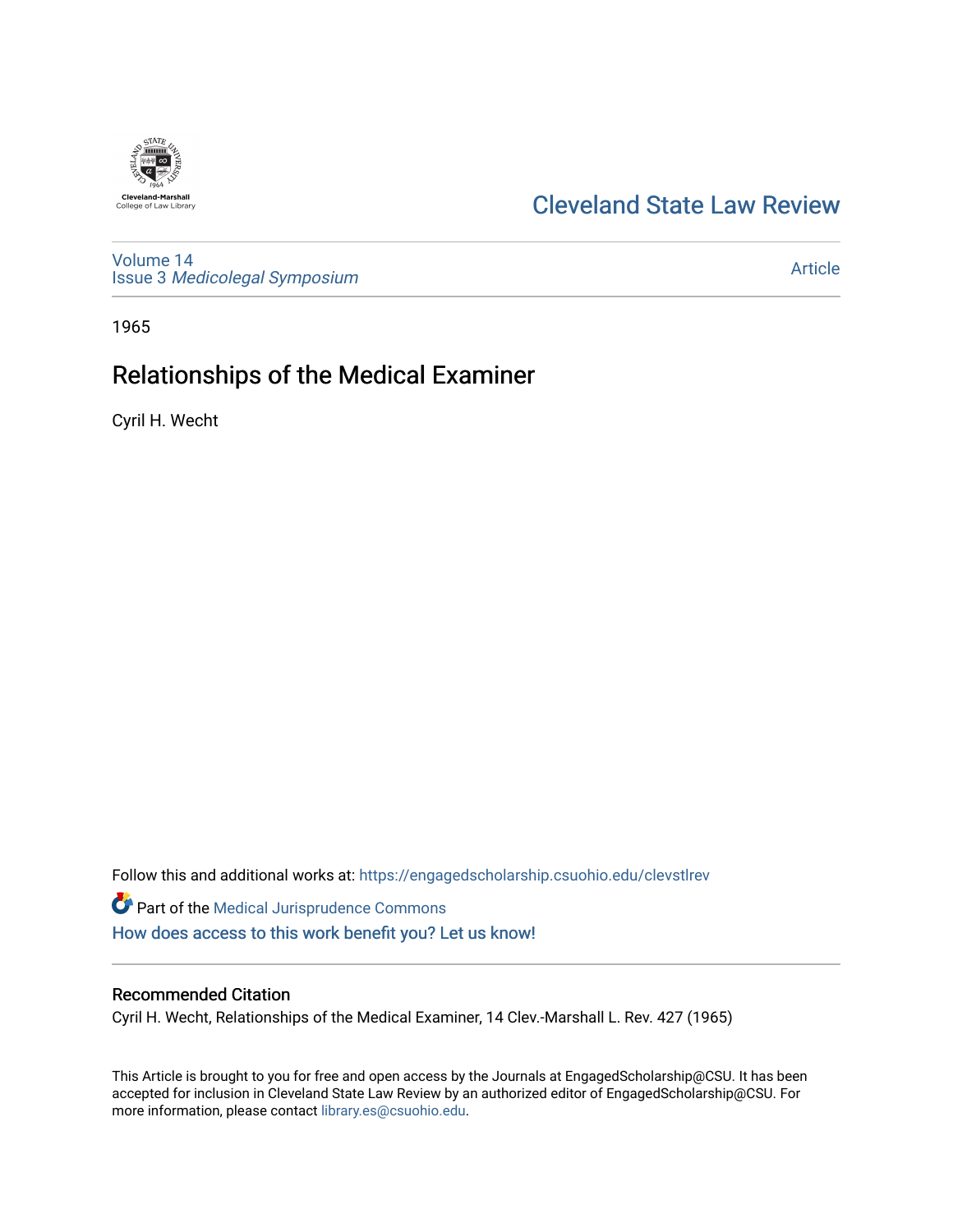## *Relationships of the Medical Examiner Cyril H. Wecht\**

**T HE PHRASE** "Medical Examiner" has been used in several contexts, and it should be stated that this paper deals with the medical examiner who is a trained forensic pathologist and who works within the framework of a medical-legal investigative facility. He is not the medical examiner who gives examinations to graduating medical students or interns who are applying for state licensure, nor is he the medical examiner who performs physical examinations for insurance companies, community health centers, industries, etc. Although I am sure that many of us could probably suggest a more correct name for the forensic pathologist who works within the medical-legal investigative facility of his community, the phrase is here to stay, so we may as well accept it.

With regard to further terms, it has long been my impression that the definitions of "legal medicine," "forensic medicine," and "medical jurisprudence" have been vague and varied. Certainly, in my own mind, I am able to come forth with different definitions at various times, depending on whom I am speaking to, and which aspect of that broad field of endeavor that arises between the two great professions of law and medicine is foremost in my thoughts at the time. For the purpose of this discussion, I would like to consider "legal medicine" as that field of study and accumulation of materials that deals with the application of medical knowledge to the administration of justice. I would consider "forensic medicine" as being synonymous with "legal medicine," and I would differentiate "medical jurisprudence" from "legal medicine" by referring to the former as the application of principles of law to the practice of medicine.

Having set forth these relatively simple definitions, I should like to make a rather bold statement that perhaps will find disagreement among some attorneys and physicians. With all due respect to the many skilled and competent men who are active in various aspects of legal medicine and medical jurisprudence, I would suggest that no one field is so intrinsically and unquali-

<sup>\*</sup> M.D., LL.B., F.C.L.M., of Pittsburgh, Pa. **[A** paper presented at the annual meeting of the American College of Legal Medicine in New York City on June **20, 1965.]**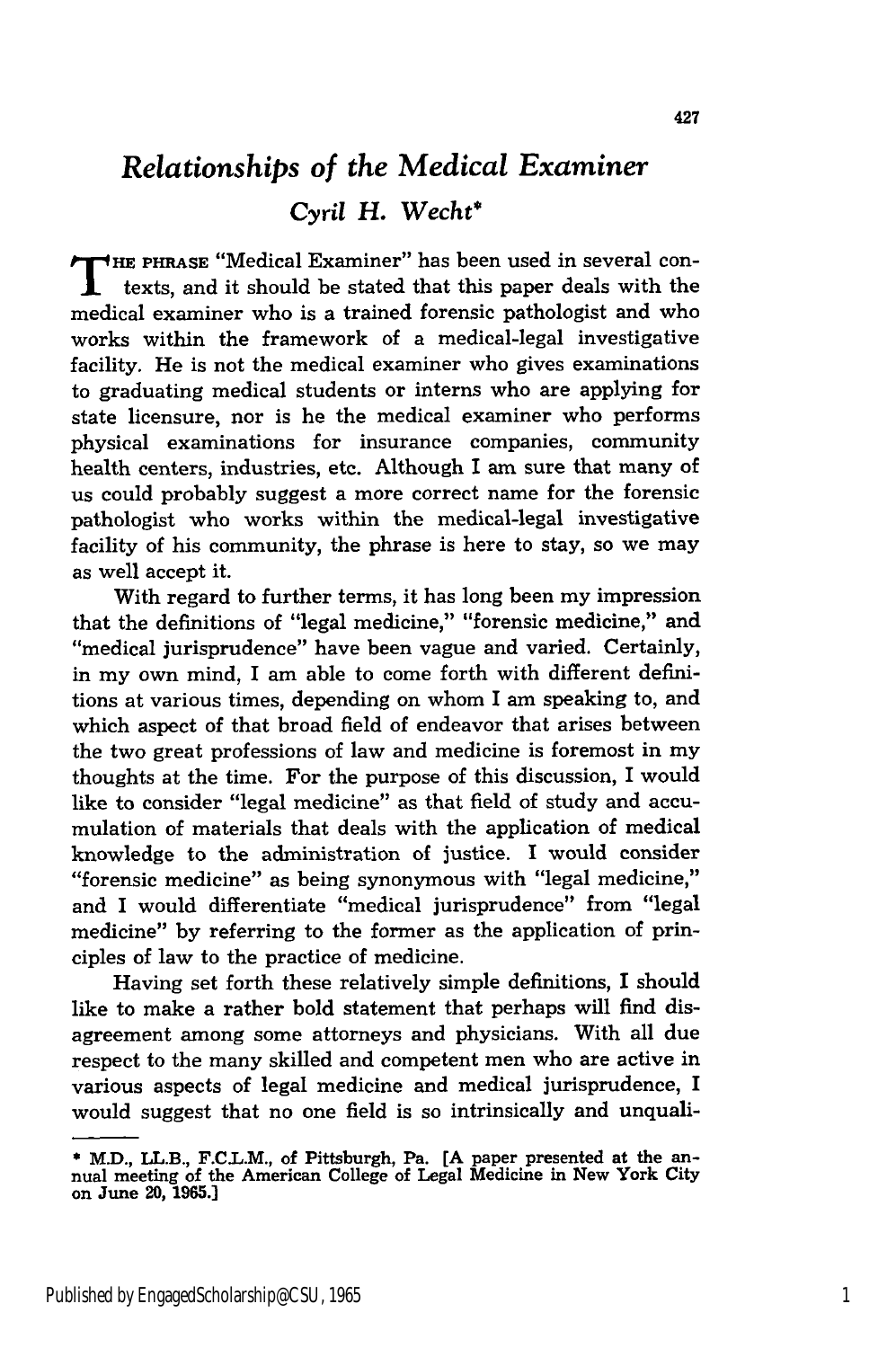fiedly bound up in the practice of legal medicine as is the work of the medical examiner. Again reverting to definitions, the medical examiner is one who deals on a full-time professional basis with cases that in almost all instances eventually involve the application of some principles of legal medicine.

The laws of the 50 states and the District of Columbia vary considerably with regard to the circumstances under which a medical examiner may be called in to investigate a case and to subsequently perform an autopsy. I have recently concluded a study on "The Medico-Legal Autopsy-Pertinent Statutes of the 50 States and the District of Columbia," and I was greatly chagrined by the many discrepancies and variations that exist among numerous states as compared to the Model Medical Examiner's Act compiled some years ago by the National Municipal League with the assistance of Dr. Richard Ford, Medical Examiner from Boston, Massachusetts. The Model Act, which has served as a basis for the laws that have been drawn up in the states that have good medical examiner systems such as Virginia and Maryland, and the individual urban communities that have good laws such as Philadelphia, New York City, Detroit, and Miami, states that the medical examiner will take jurisdiction in all cases of sudden, violent, suspicious, unexpected and unexplained deaths. More specifically, he assumes jurisdiction in cases of perioperative deaths; that is, not only deaths occurring on the operating table but also deaths that occur when a patient is being prepared for surgery or in the immediate post-operative period. By specific language in many of these states and urban communities, physicians and law enforcement officials must report to the medical examiner all deaths related to industrial employment and, of course, all deaths arising from alleged, suspected, or known criminal acts. All deaths occurring in automobile, airplane, and other vehicular accidents must be investigated and the bodies subjected to post-mortem examination by the medical examiner.

When you take all of these areas together, and when you further keep in mind the fact that the medical examiner deals with these problems 365 days of the year, then you realize that truly this person is completely bound up in the many complexities of legal medicine more than anyone else in the field.

No one knows better than the experienced and erudite members of the American College of Legal Medicine that the amount of money involved in civil cases in a large metropolitan commu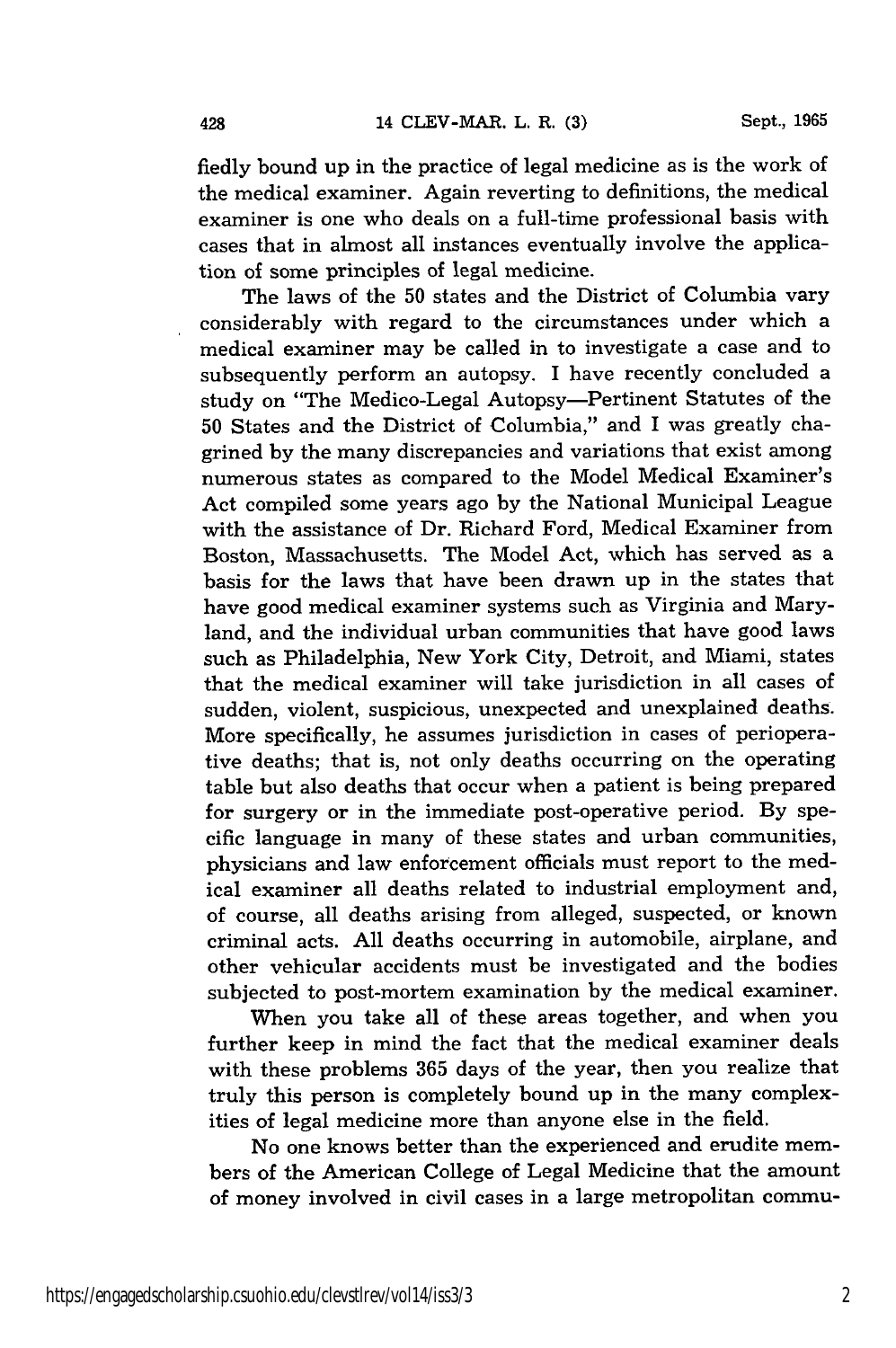nity in one year totals in the millions of dollars, and in many of these cases, usually 70 to 80 percent (excluding actions of contract), medical evidence or testimony is required. In a significant percentage of these instances, the civil case will be in the form of a wrongful death action, and the results of the autopsy will become an item of crucial importance. Inasmuch as most of these cases will have arisen out of injuries alleged or known to have been incurred at the time of a particular accident, these individuals will most likely have been autopsied at the medical-legal investigative facility within the particular community. Even if some of these cases have not been autopsied by the medical examiner, almost all of them will have been brought to the attention of the medical examiner's office, and some type of investigation report will be present in his records.

In the area of criminal law, perhaps closer to 100% of all cases involving deaths will have been investigated by the medical-legal investigative facility, and autopsies will have been performed by the medical examiner.

Thus, it becomes immediately apparent that not only millions of dollars, but hundreds of lives, or the liberties of hundreds of people, will be intricately related to the activities of the medical examiner in any given year in a large urban community.

This is legal medicine on a full-time basis. There can be no doubt about it.

With the tremendous responsibilities and burdens, as well as the many rights and powers that flow from and to the Office of the Medical Examiner, there obviously must be a keen awareness on his part of the roles that are being -played in the community by numerous other individuals and organizations. The relationships of the medical examiner are many and all are important, and it behooves a good medical examiner to always be fully appreciative of this fact. Let us proceed to briefly examine some of these relationships and discuss some of the potential problems and their suggested solutions.

#### **I.** Physicians

This is probably as good a place as any to begin when discussing the relationships of the medical examiner. It would be an extremely difficult and burdensome task for a medical examiner if he did not have the sympathy, cooperation, understanding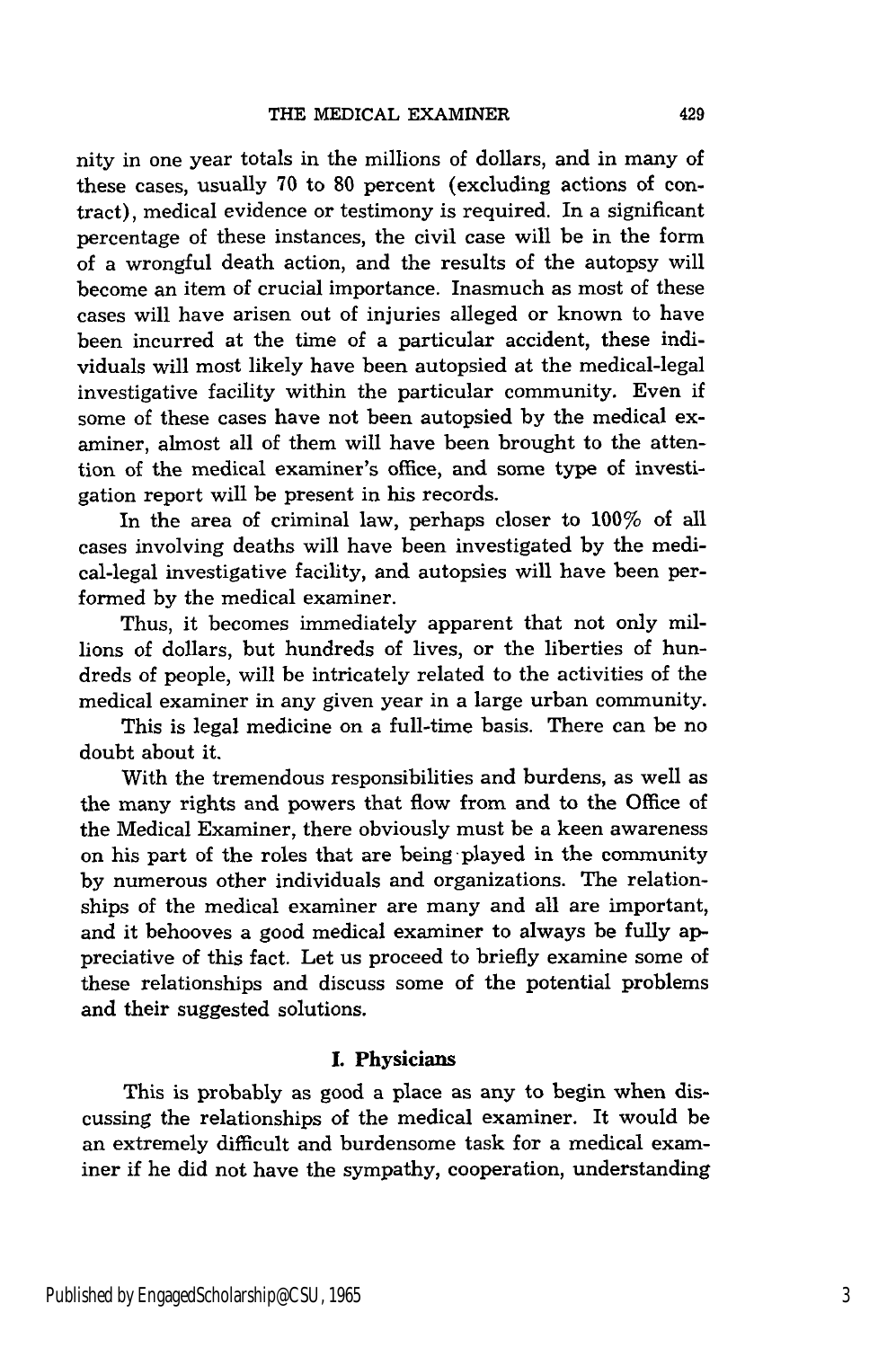and respect of the practicing physicians in the community. I seriously doubt that any medical examiner would exist long in a particular community if he did not get along well with the majority of the practicing physicians.

This is not to suggest that the medical examiner must compromise his principles or find ways to evade the language of the statutes of his State so as to please a particular physician in a given case. I do believe, however, that the medical examiner must keep in mind that he is, from a professional standpoint, first and foremost a physician, and that he owes an obligation to the practice of medicine to treat other physicians with respect and courtesy and to recognize the many problems that confront them in the daily practice of medicine.

After many decades have passed in a community with a medical examiner system, the potential problems that might arise between a practicing physician and the medical examiner's office become fewer in number. The young men going to the local medical school, the interns and residents at the hospitals in the area, and the practicing physicians in the community are raised in the traditions of the medical examiner's office as far as their studies in pathology and legal medicine are concerned, and the proper things to do in many medico-legal matters become thoroughly ingrained into their thought processes without the necessity of engaging in a specific propagandizing program.

However, in those communities in which the medical examiner's office has not been present for too long (and this would be true in most communities in the United States), the situation is not quite as fortunate. In these communities, the concept of the medical examiner has not become fully ingrained in the community, inasmuch as the physicians who are in the fifth, sixth, and seventh decades of their lives probably have never heard of a medical examiner or certainly have never worked with one.

It usually takes a full generation or more before the practicing physicians become fully aware of what the medical examiner's office is in their community and what their responsibilities, rights and obligations are with regard to the medical examiner.

The medical examiner should always be willing to speak personally with a physician and to discuss any case with him. He should always extend an invitation to the physician to be present at an autopsy and should be willing to receive a phone call, answer a letter, and meet with a physician who is desirous of ob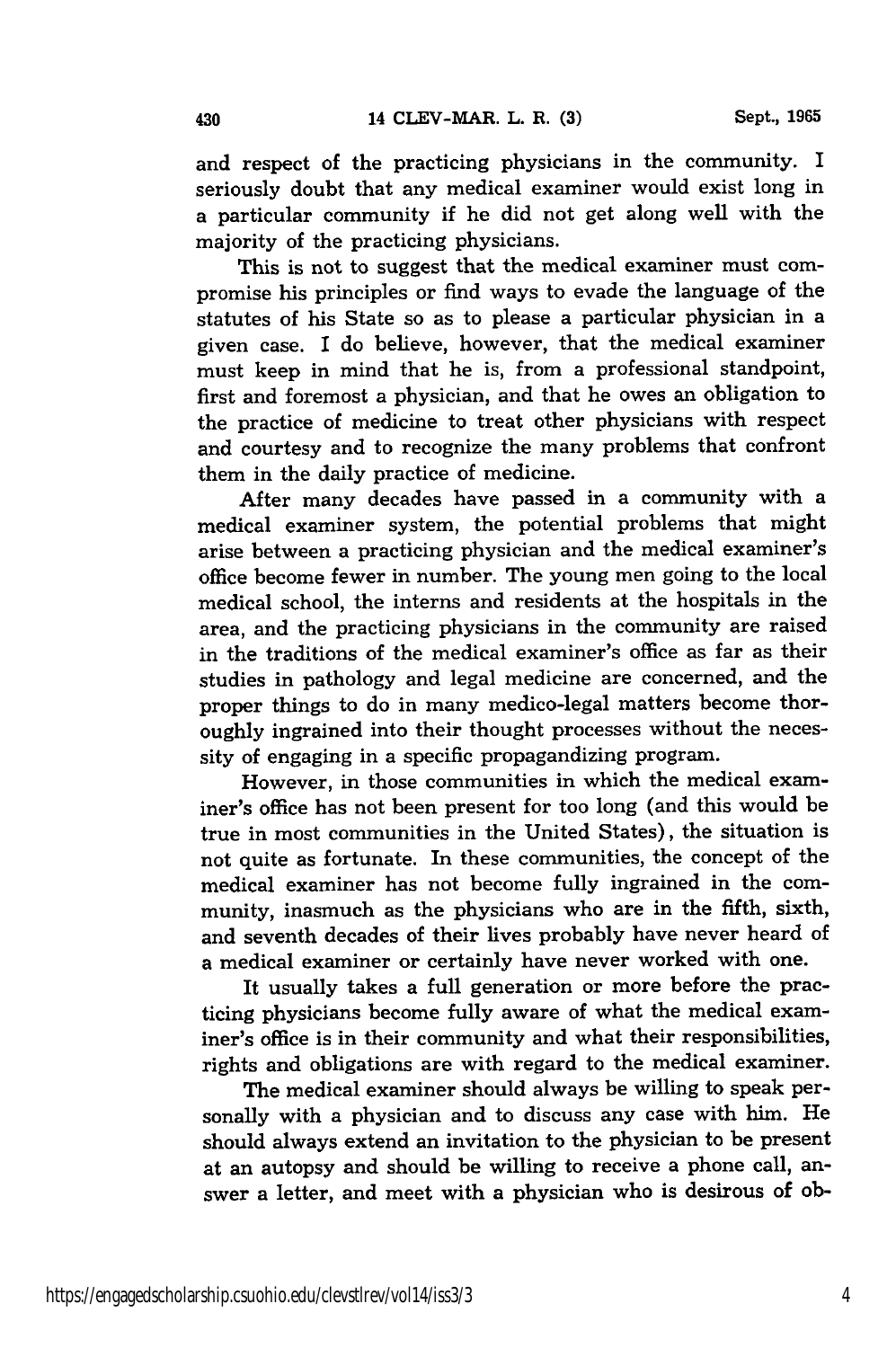taining information concerning the results of a medico-legal autopsy performed by the medical examiner.

With regard to many physicians, and particularly interns and residents, an important point should be made concerning autopsy consent. What has happened, unfortunately, in too many cases, is that the medical examiner's office has unknowingly and involuntarily been used by physicians as an indirect, but effective, weapon in forcing the next of kin to grant autopsy consent to the physician. The way that this works is as follows:

The physician is confronted with a death that is of medical interest or academic concern to him, and he would like to get autopsy consent. When he runs into a difficult situation and is denied such permission by the next of kin, some physicians will then suggest to the family that if they do not allow the hospital to do the autopsy, then the body will be taken down to the dark, dirty morgue where ghouls known as medical examiners will investigate and cut open the body in a thoroughly unscientific manner. The impression is often created in the minds of the next of kin in such situations that they will be lucky if they ever see the body again, or if they do, that it will ever come back in recognizable form. It is not surprising, therefore, to note that in situations like this, the intern or resident is usually able to get consent for an autopsy to be performed by the hospital pathologist.

Medical examiners are aware of these maneuvers and have taken strong steps to stop this sort of practice whenever it arises. Once again, in medical examiner jurisdictions where the office has been around for a long time, such practices hardly ever occur, and I do not mean to suggest that they occur in any community with great frequency. However, in order to avoid ill feelings between the practicing physicians in the community and the medical examiner's office, it must be made abundantly clear to the former group that the medical examiner cannot be used as a tool in prying autopsy consent from a family in a case in which the death is obviously a natural one and in which no circumstances are present that would involve the medical examiner's office.

The medical examiner should frequently consult with a physician in a given case, not merely to be courteous, but hopefully to obtain as much useful information as possible. It would seem to me that the complexity of a medical-legal autopsy is inversely proportional to the amount of information that is available to the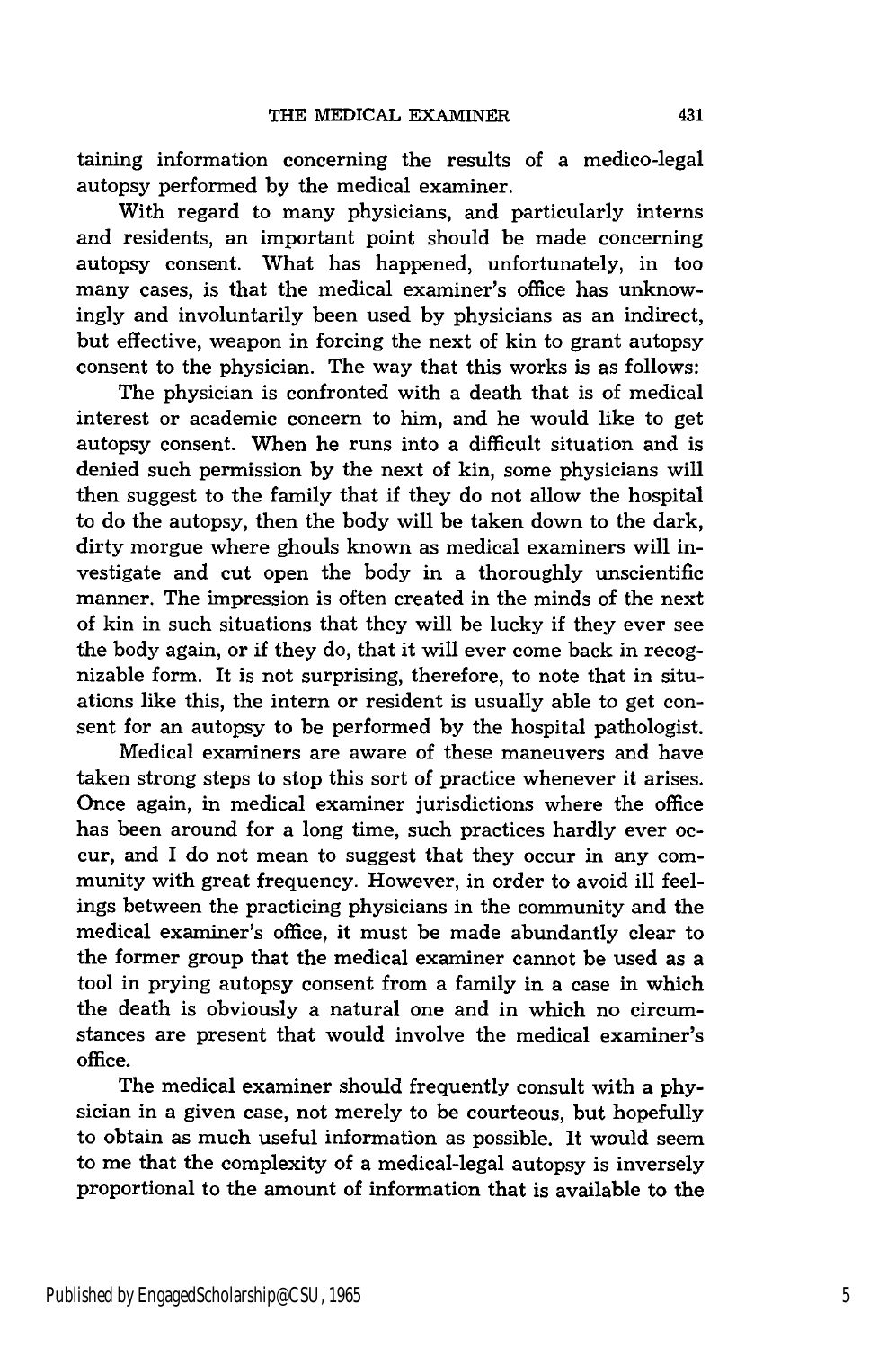forensic pathologist at the time he begins the autopsy. The more information that can be obtained by thorough investigation of the scene, interrogation of all people who have any information to give, and complete checking of physicians' and hospital records involving particular illnesses, etc., the fewer the problems and puzzles there are remaining in the performance of the autopsy. Therefore, the medical examiner should not be too proud to seek information from practicing physicians in any case in which such information is necessary or desirable.

Although not directly relevant to this discussion, the subject of medical malpractice should be touched upon briefly because of the misconception that some attorneys and physicians have regarding the relationship of the medical examiner to the doctors in the community vis-à-vis the important problem. The medical examiner is not a policeman to watch over physicians any more than he is a policeman for any other purpose. However, by the very nature of his work, it is understandable that he will become involved in many cases of alleged professional negligence. He should conduct his investigation and post-mortem examination in the same manner that he would any other case, and he should then prepare his final report and make it available to interested parties in the same way that he would any other report.

Although I do not have any authoritative statistics to corroborate this fact, I nevertheless would state that the incidence of medical malpractice lawsuits is probably about the same in areas with good, long-established medical examiner offices as it is in those jurisdictions that have only recently acquired a medical examiner system or that have inferior medical-legal investigative systems. By this I mean to say that I do not believe that a medical examiner system is a solution to the growing problem of medical malpractice lawsuits. However, I do believe that in medical examiner jurisdictions, in any given case of alleged professional negligence, there is a much better chance that justice will prevail, whether it proves to be of benefit to the defendantdoctor or the injured plaintiff. Competent, scientific, and unbiased investigation will always serve the cause of justice, in any type of medical-legal situation, be it a civil or a criminal case. This is a truth that the medical examiner must convince his fellow-physicians of in cases involving alleged medical malpractice.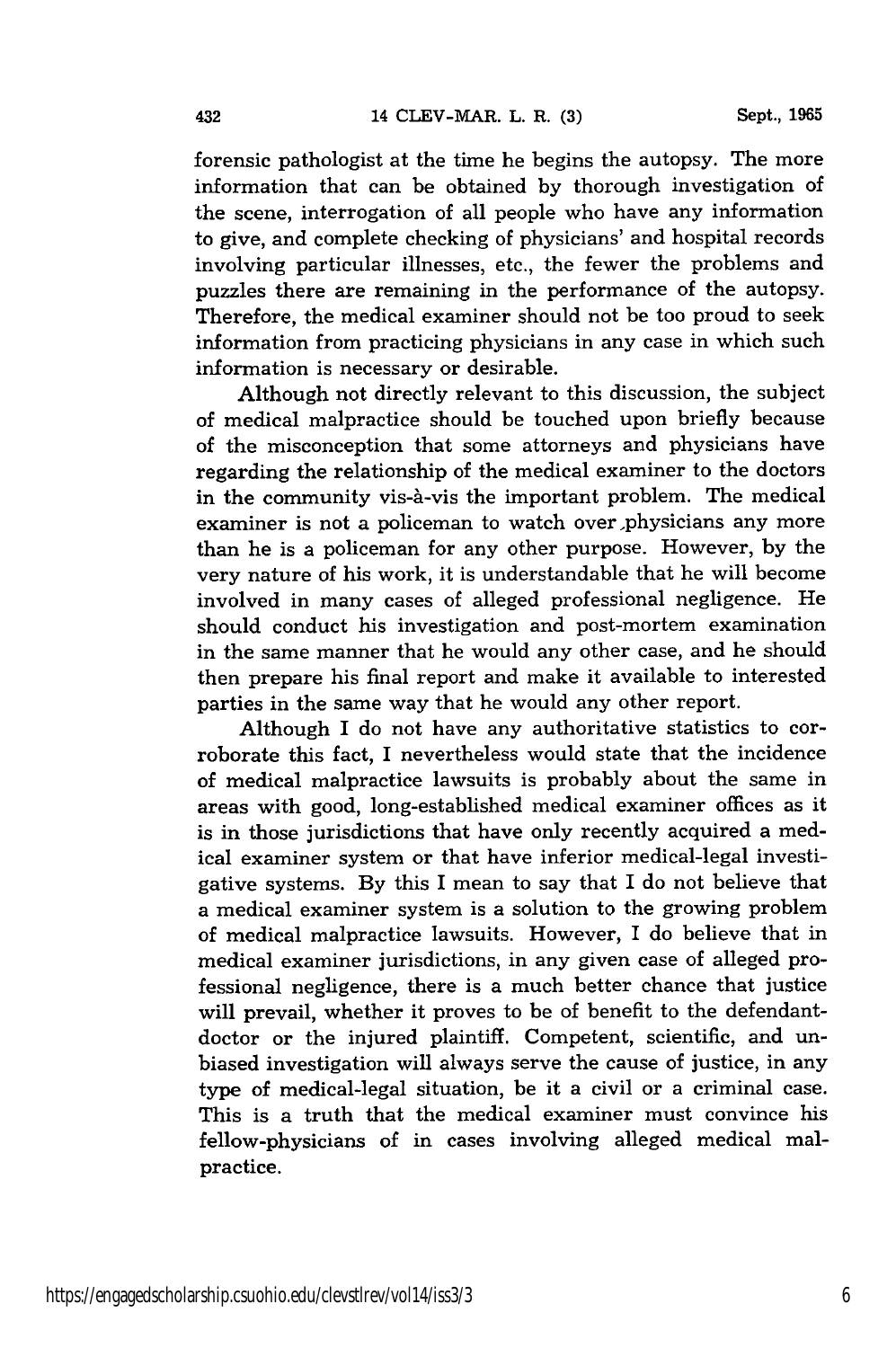#### **11.** Law Enforcement Officers

The relationship of the medical examiner to law enforcement officers can be summed up simply by stating that it should always be conducted on an impartial and professional basis, with the medical examiner remembering that even though his salary may come from the county government or from the state government, he is not in the position of being a person who must do everything within his power to obtain a confession or a conviction.

To state it candidly, the medical examiner should always keep in mind that the average law enforcement officer is not usually the most broad-minded or fair-minded individual in the world when it comes to a case of suspected crime. By the very nature of his work and often by the limitations imposed upon him through lack of specific training in his field, the policeman almost always works on the theory that a crime has been committed and that the suspect is unquestionably guilty.

The novice forensic pathologist may find himself caught up in this rather primitive way of thinking if he is not careful. It is not because of any personal feelings regarding civil liberties or due process of law that I make this point as strongly as I do, although these certainly are very important things to be considered by anyone in the field of legal medicine. However, absent these things, I make the point as strongly as I do from the professional standpoint of a forensic pathologist, for I know all too well how preconceived thoughts regarding a particular case can lead to critical errors and embarrassing moments for a medical examiner. Each case must be approached in a cold, calculating, and objective manner without thoughts regarding the guilt of a given individual as expressed by a policeman. This is true in criminal cases particularly, where a thorough medical-legal autopsy may prove that no crime was committed. I have personally been familiar with several instances and have heard of many more where competent pathologists have arrived at completely erroneous conclusions, and I refuse to believe that the mistakes were due to negligence or incompetency. In most of these cases, the invalid diagnoses and conclusions were arrived at because the forensic pathologist had been led astray by preconceived notions regarding the commission of a crime by a given individual, such thoughts having been thoroughly ingrained into his pre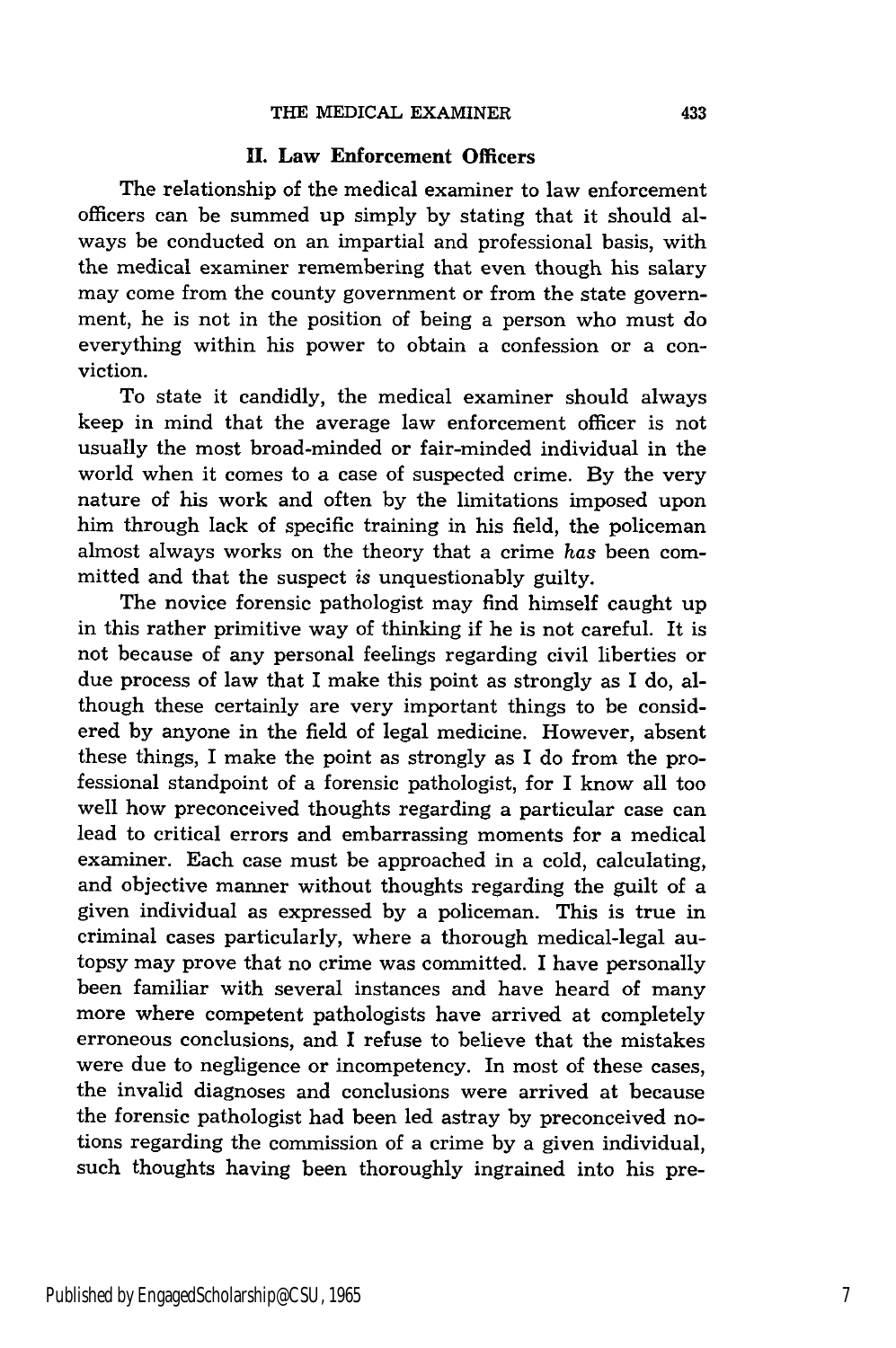autopsy investigation by the law enforcement officers who were working on the case.

A medical examiner should, of course, be cooperative and courteous with law enforcement officers, for the job of the latter group is not an easy one. He should permit a duly authorized representative of the police department to witness an autopsy in a known or suspected murder case or in other cases in which there is known or suspected foul play. He should point out things of crucial concern which may help the officer in his investigation. The medical examiner should look to the law enforcement officer whenever possible, in hopes of obtaining as much information as possible concerning cases of sudden, suspicious, unexpected, unexplained, and violent deaths. The points that have been made above with regard to the relationship of the medical examiner with other physicians in the matter of obtaining a medical and personal history of the deceased would be applicable here. Frequently, vital information can be obtained from and through law enforcement officers, information that might not be known or available to the attending physician. The medical examiner should keep in mind the fact that law enforcement officers, even those who have been involved in homicide work for many years, know little or nothing about the technical aspects of forensic pathology and legal medicine and occasionally go off on tangents. They may feel that it is absolutely essential that an autopsy be performed at 3:00 A.M. and be insistent that it not be delayed until 8:30 A.M. that same day when the medical examiner's office usually opens for business! These are problems that the individual medical examiner must work out in a tactful and diplomatic way, according to his own medical beliefs and conscience.

One other matter should be pointed out with regard to law enforcement officers, and this concerns on-scene investigation. By law and by the logical application of sound principles of forensic pathology, the medical examiner is the one who must assume primary responsibility over the scene, including the body and all the physical evidence surrounding the body. About this there can be no question, and the medical examiner must remain firm with any law enforcement officers who may be unhappy because of what they consider to be an unnecessary delay or an exaggerated amount of attention to what seem to them to be superficial and unimportant matters. By patient explanation over the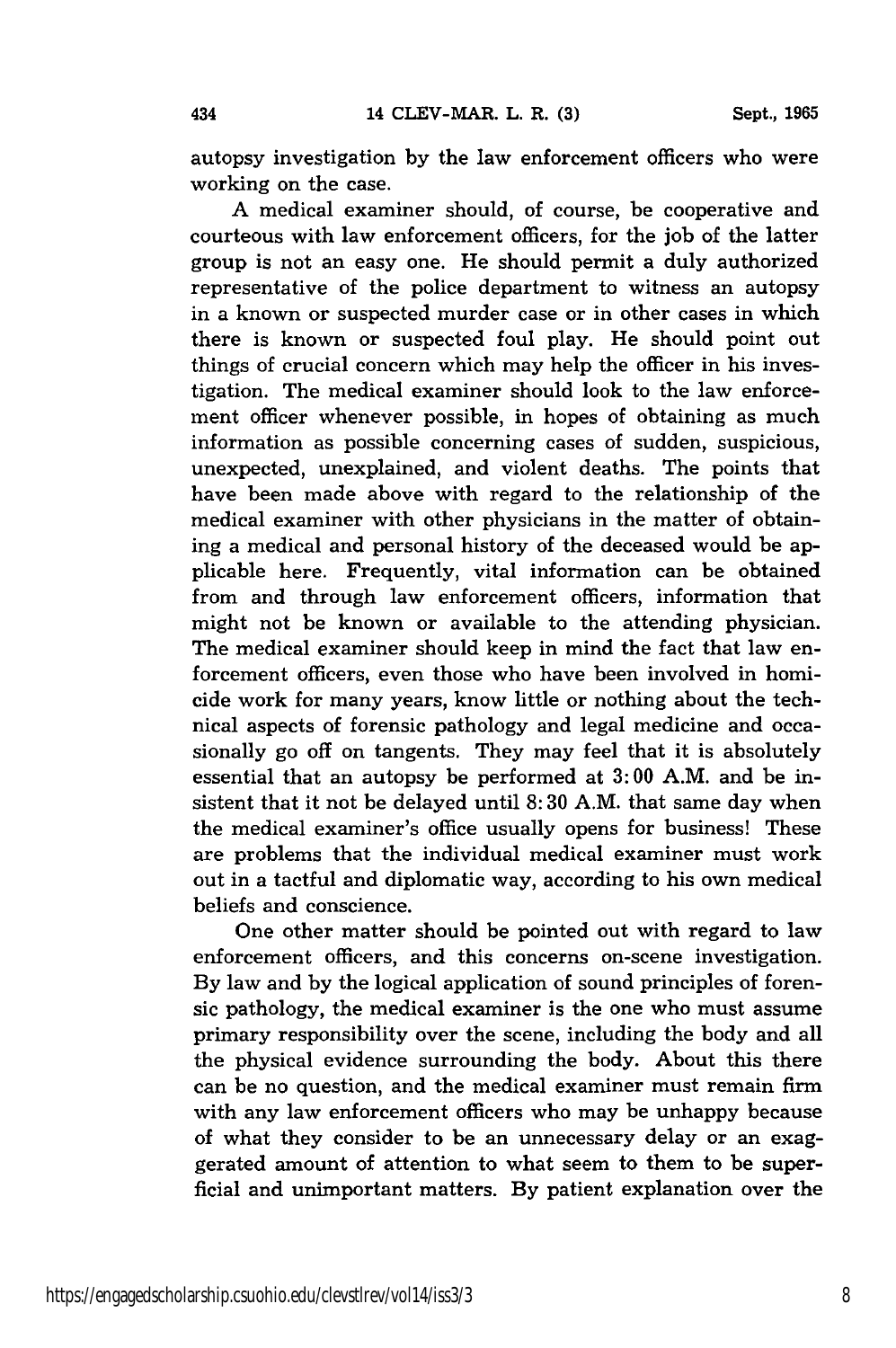years, a good medical examiner will develop a pleasant rapport with law enforcement officers and will find that he is able to facilitate his own job immeasurably if he acts in a courteous, cooperative, firm, and professionally authoritative manner with them.

#### **IH. Prosecuting Attorneys**

Many of the things that have been said above with regard to the relationship of the medical examiner to law enforcement officers would be applicable in a discussion of the relationship of the medical examiner to prosecuting attorneys. Although hopefully the trend in recent years has been to the development of prosecuting attorneys who realize that their job primarily is to serve the community and not to run up a string of consecutive prosecutions, many district attorneys can still be found who do not believe that there is any such thing as an innocent defendant. When dealing with such prosecuting attorneys, the medical examiner must be extremely careful not to be drawn into a situation wherein he becomes an unwitting but powerful ally of a warped public officer. The way in which I always caution myself regarding this potential problem of bias is to think thuslyalthough the medical examiner may frequently be called as a witness for the prosecution, he is never a prosecuting witness, and he should certainly never be a persecuting witness.

The medical examiner, of course, deals almost daily with the office of the district attorney, and it is natural that he may become quite friendly with the district attorney and the members of his staff. This is to be expected. However, the well-trained forensic pathologist always keeps in mind that personal friendships, personal prejudices, and political beliefs have no part in the professional activities of a good medical-legal investigative facility. The medical examiner must remain firm with the prosecuting attorney just as he must with the law enforcement officer when it comes to cases which have been placed under his jurisdiction. If he feels that there has not been the commission of a crime as believed by the law enforcement officers and as may be believed and even desired by the prosecuting attorney, then he must clearly state these facts and stand firmly behind his position.

With regard to the transmittal of information to the prosecuting attorney, I would like to state the following points. The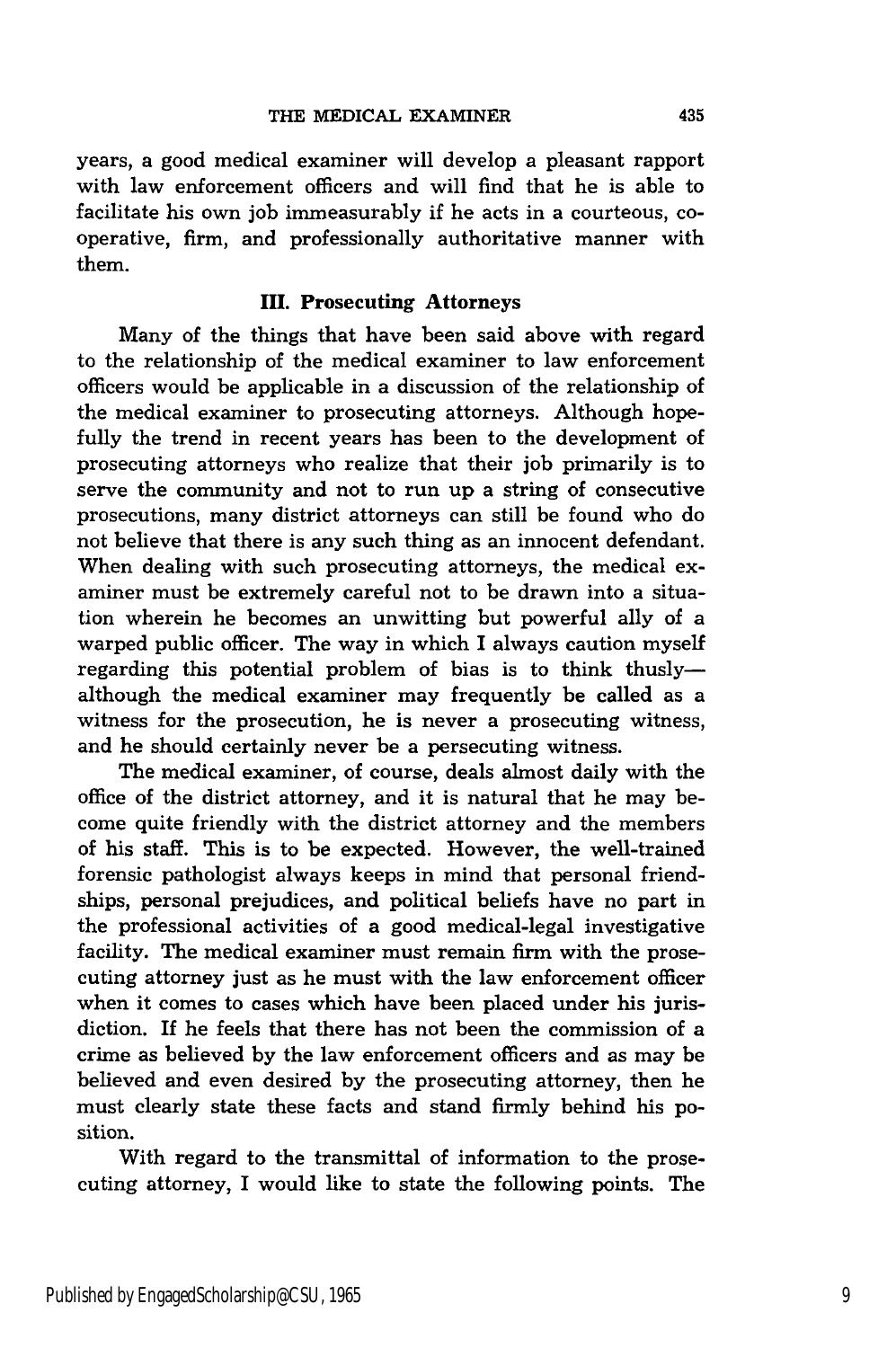medical examiner, even though he may be a lawyer by training, should not think of himself as the prosecuting attorney in the case, and he should certainly never consider himself as the judge and the jury combined into one. In cases which are somewhat equivocal, that is to say in cases in which the medical findings could be validly interpreted in more than one way, the medical examiner should state these conclusions verbally and in writing to the office of the district attorney, and he should allow the district attorney to decide for himself what legal applications will be made of the medical findings. It is not for the medical examiner to personally determine whether or not a particular statute has been violated, based upon equivocal medical facts. Examples of such cases would be where sub-lethal amounts of narcotics or other dangerous drugs are determined toxicologically following examination of body tissues or fluids, and there is some question as to the cause of death. In these cases, there may well be other legal factors that might come into play, and the application of these legal factors is a determination that rightfully must be made by the prosecuting attorney with the final decision being rendered by the judge or the jury. Another example would be an instance in which a traumatic subdural hemorrhage is present, and there is a question as to how the hemorrhage occurred. Even though the medical examiner may have a particular theory, if in all honesty there is room for another reasonable opinion, then he should state this possibility to the prosecuting attorney, and let the prosecuting attorney decide for himself which theory he will pursue.

I should like to emphasize the importance of good rapport and communications between the medical examiner's office and the district attorney's office. There should be regularly scheduled homicide conferences, in which all deaths thought to be due to criminal negligence or acts of criminal intent should be discussed prior to trial. This is no more than the application of good principles of legal medicine as employed in the civil courts, whereby the physician who is going to testify discusses the case with the attorney prior to trial. The medical examiner should state the various possibilities to the prosecuting attorney and make it clear to him that he will not allow himself to be led into any clever traps by the district attorney on direct examination any more than he would on cross-examination by defense counsel.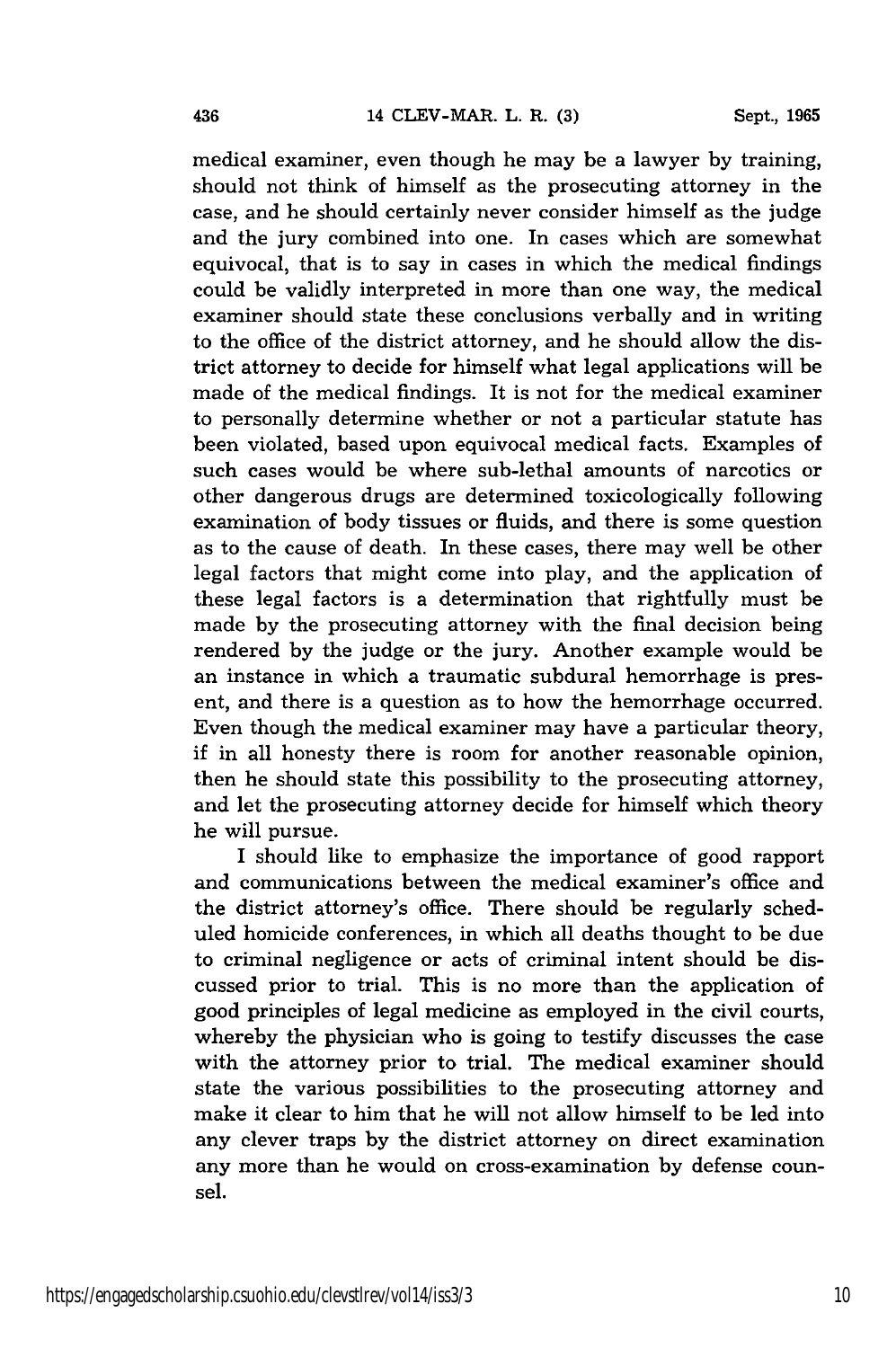#### **IV. Other Attorneys**

The relationship of the medical examiner to practicing attorneys is a subject that deserves much attention, but it is not necessary to dwell on this at great length, inasmuch as this relationship flows from and is directly related to the remarks that have been made above with regard to the relationships of the medical examiner with law enforcement officers and prosecuting attorneys. It stands to reason that the fair-minded, unbiased medical examiner, who does not allow himself to be led astray by law enforcement officers or the prosecuting attorney, should behave in a similar fashion as regards defense attorneys in criminal cases, and both plaintiff and defense attorneys in civil cases. Here, perhaps as much or more than in criminal cases, it is very possible that the medical examiner will have preconceived ideas regarding civil negligence, and he may have other biases and prejudices of a political or socio-economic nature that would cause him to arrive at conclusions that are not always medically valid. A medical examiner must keep these in mind and must safeguard against them as much as he does with regard to matters concerning law enforcement officers and the district attorney.

Once again, the medical examiner must be careful not to begin to assume the functions and duties of the attorneys in the case. He must relate his medical findings to the attorneys and allow them to utilize them as they see fit.

With regard to civil cases, there is no problem concerning reports from the medical examiner's office in any jurisdiction that I know of. Typed, completed reports are available to duly authorized representatives of insurance companies, attorneys representing the estates of individuals, other attorneys representing defendants, etc., upon request and upon payment of a small secretarial fee. I might add that objective, sound reports from medical examiners' offices have played a significant role in diminishing the court congestion in several urban communities. This has come about because of the realization through the years by both plaintiff and defense attorneys in civil cases that a competent and unbiased medical examiner calls the shots as he sees them and does not allow himself to be labelled as either a plaintiff-minded or a defense-minded medical examiner. When such a reputation develops, both sides are more apt to accept the med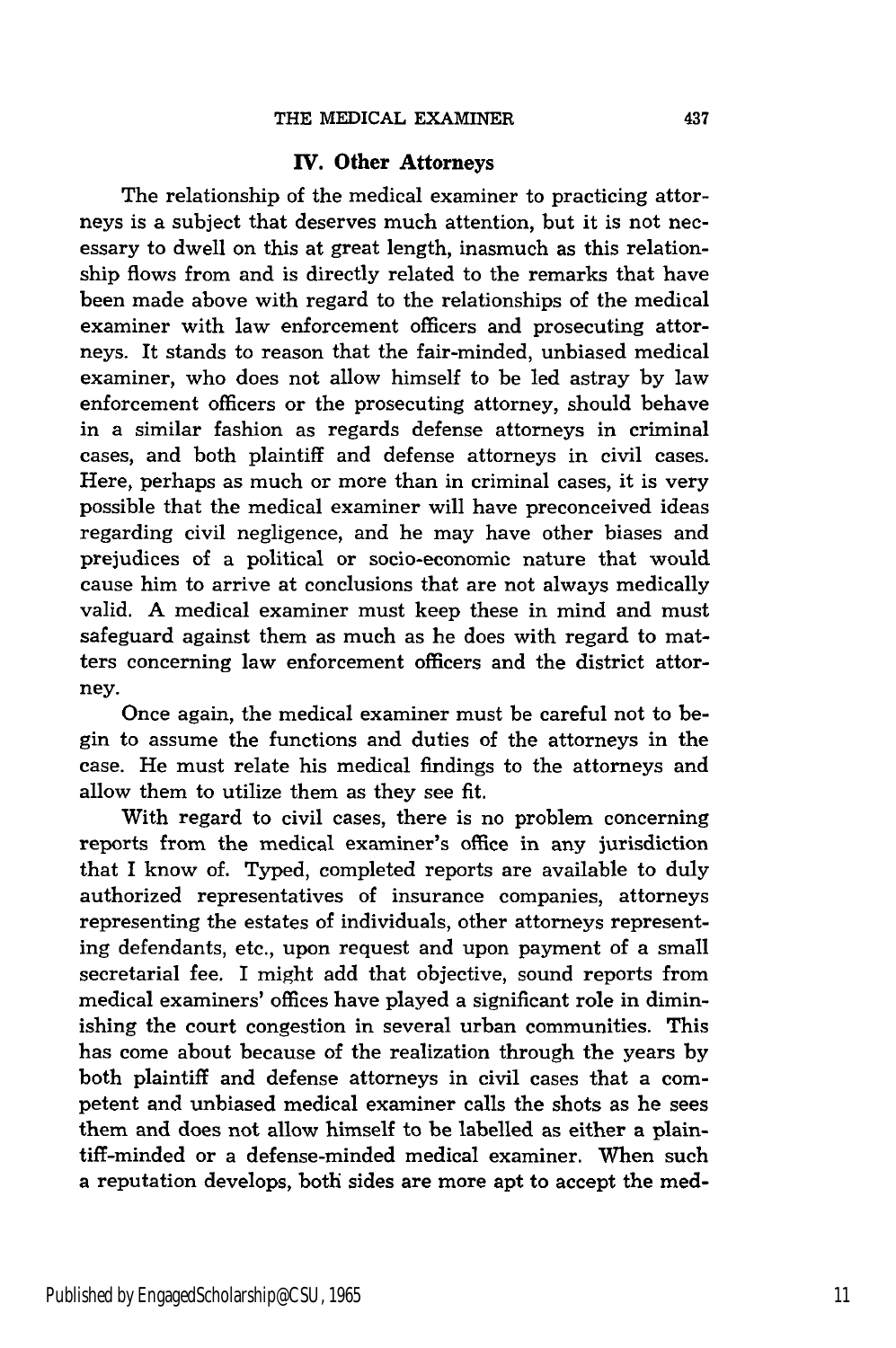ical examiner's conclusions, and this, as you would imagine, leads to far more settlements and less medical controversy than is found in those communities where a good medical examiner system is not present.

Some difference of opinion and many problems arise with regard to the availability of the medical examiner's report to defense attorneys in criminal cases. In some jurisdictions, by law, the medical examiner is not permitted to give copies of the reports to anybody but the prosecuting attorney in criminal cases. In other jurisdictions, the statutory language is silent with regard to this matter, while in a smaller number of jurisdictions, the statutes specifically allow for the medical examiner's reports to be obtained by defense counsel.

It is my personal belief that the report of the medical examiner should be made available to defense counsel in all criminal cases, including homicides. The defense counsel cannot be expected to furnish his own medical examiner, toxicologist, chemist, and other facilities and personnel for the purpose of accumulating all of the data that the medical examiner's office has accumulated in investigating a particular death. First, defense counsel is usually not brought into the case immediately following the murder and thus has no opportunity to be present at the autopsy or to have a representative pathologist present at the autopsy. Secondly, it is not feasible for him to have the body exhumed and to have a repeat autopsy performed because of various financial problems and legal complications. Thirdly, even if an exhumation is permissible and financially feasible, in many cases a repeat autopsy will not be of any help inasmuch as the significant findings will have been altered or eradicated by the medical examiner at the first autopsy. I should point out that such alteration is not done with malice but is made necessary by the type of study required to determine the cause and manner of death.

To sum up with regard to the relationship of the medical examiner to other attorneys, I would submit that he should conduct himself in the same manner essentially as he does to the practicing physicians in the community. In some instances, the medical examiner, like many other physicians, will think that attorneys are not as ethical, proper, or professionally noble as are physicians, although I personally believe that a much smaller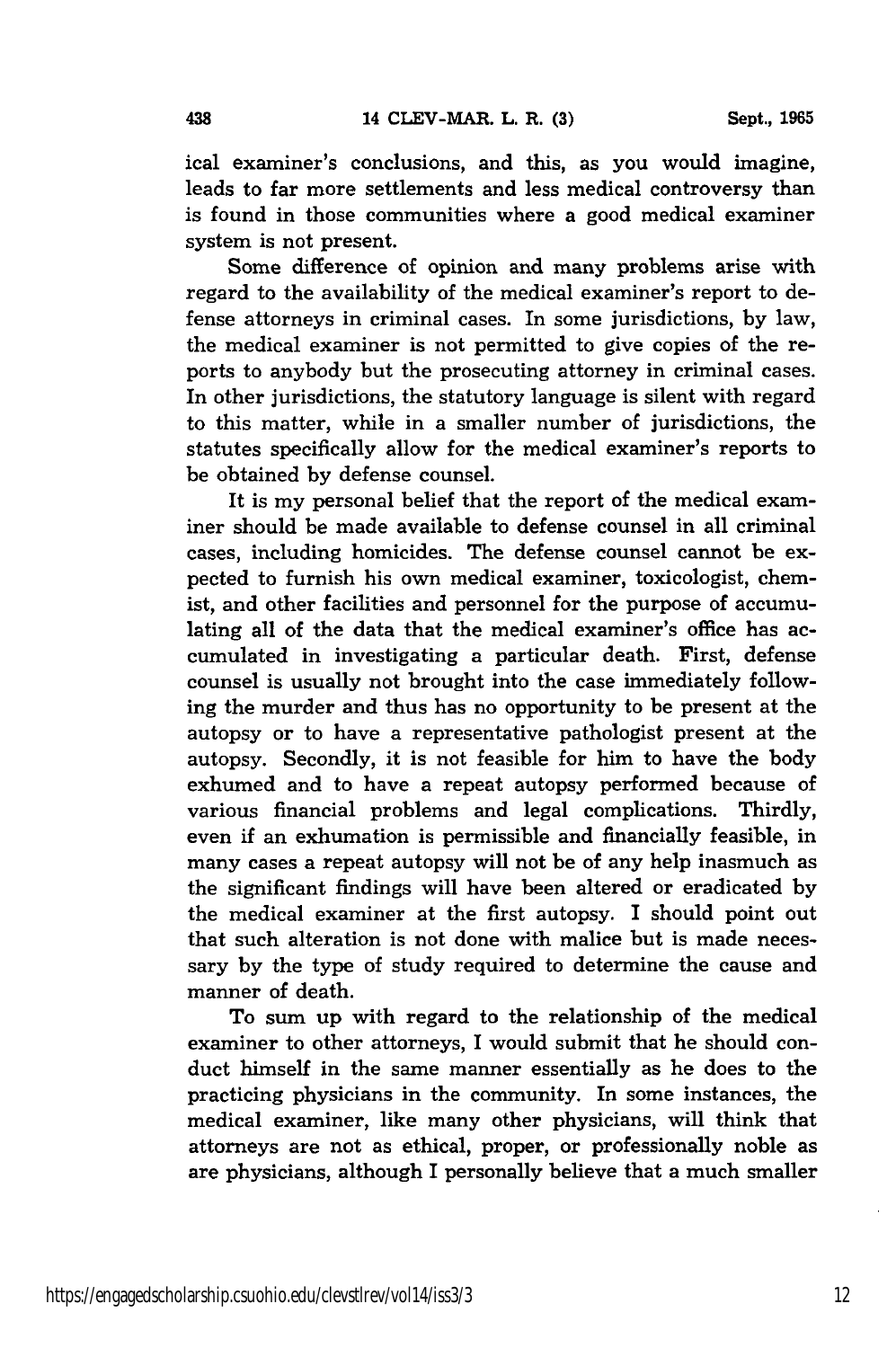percentage of medical examiners feel this way than do other members of the medical community. The medical examiner, therefore, should be patient, courteous, understanding, and sympathetic to the needs and problems of the practicing attorney, and should strive to be of assistance whenever he can within the realm of professional integrity and honesty. Once again, the role of the medical examiner can be made much easier if he has a good working relationship with the practicing attorneys in his community, and he will be a much more respected and valuable figure in the overall administration of justice if he has the respect of the practicing attorneys in his community.

#### V. Other Individuals **and Groups**

One could go on to great lengths in discussing the relationships of the medical examiner to numerous other individuals and organizations in the community, such as judges, nurses, druggists, other scientists, but I believe that it is not necessary to do so, inasmuch as most if not all of the principles that would be applicable to a discussion of the relationships of the medical examiner with all these people have already been set forth above in the discussion of his relationships to law enforcement officers, physicians, prosecuting attorneys, and other attorneys. In essence, the medical examiner should strive to be of assistance to all of these individuals and should act in a polite, patient, and professional manner whenever called upon **by** any of them.

#### **VI. Education and Research**

One other area should be stressed, and that is the area of education and research. The medical examiner must play a vital role in the education of medical students and law students and in post-graduate programs for practicing attorneys and physicians. **By** virtue of the activities of his office, the medical examiner will have all of the pathological materials that have been made available **by** investigation and autopsies in cases of sudden, violent, suspicious, unexpected, and unexplained deaths. In many kinds of injuries, no other teaching materials will be available in the community except those that can be found at the medical examiner's office. **All** these must be made available to second year medical students in pathology, and for review **by** third and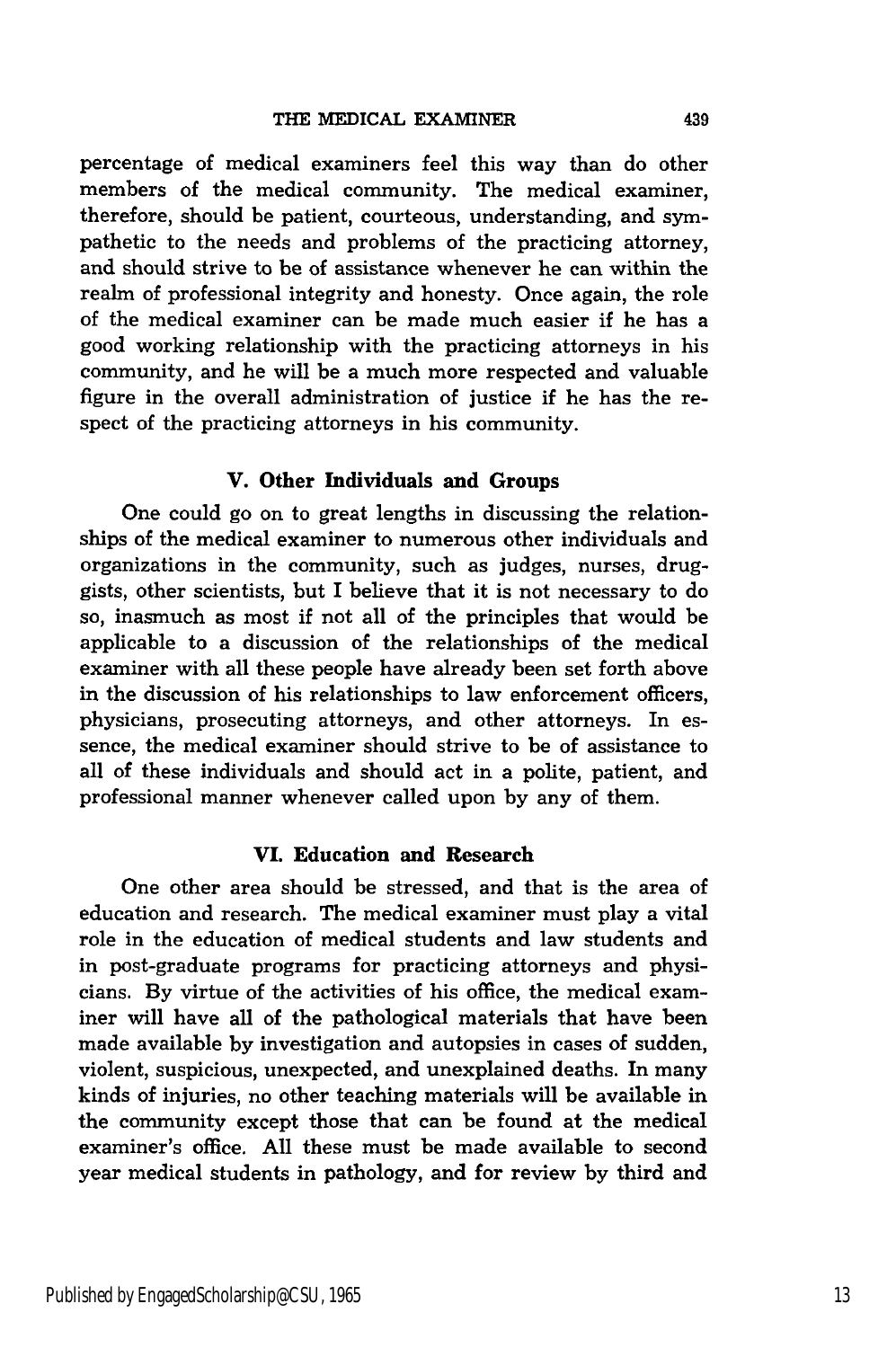fourth year medical students, interns and residents, and practicing physicians.

The medical examiner should be active in teaching programs and should strive to affiliate himself with the local medical and law schools in his community. He should agree to plan and organize programs in legal medicine and medical jurisprudence for undergraduate students and for practicing attorneys and physicians on a postgraduate level. These educational programs should include time spent by all these people at the office of the medical examiner, not only witnessing autopsies, but also learning more about the facilities and equipment that are available to the medical examiner and utilized by him in his daily work. This will not only allow for the development of a better understanding on the part of the doctors and attorneys as to what the medical examiner's office is all about, but it would also enable these people to obtain much specific knowledge that will be invaluable to them in their later professional lives.

Additionally, the medical examiner should engage actively in teaching programs for law enforcement officers and for paramedical groups who should know more about specific problems dealing with various aspects of legal medicine. These people have no other place to turn, and it is not fair to them or to the community which they serve if they have not been exposed to a good medical examiner's office where they are able to learn more about the principles of forensic pathology and forensic medicine generally.

With regard to research projects, the medical examiner should be willing and anxious to engage in several research projects with local universities, industries, and local and federal government agencies. Once again, as has been mentioned above with regard to teaching programs and availability of materials, the same thing is true here. Many kinds of cases and vital research materials will not be available anywhere else in the community other than at the medical examiner's office. It is absolutely essential, therefore, that the medical examiner make available to interested agencies, materials and equipment that are present in his medical-legal investigative facility. The medical examiner should cooperate closely with these people and whenever feasible and professionally possible, work along with them to the ultimate end that the community will be better served.